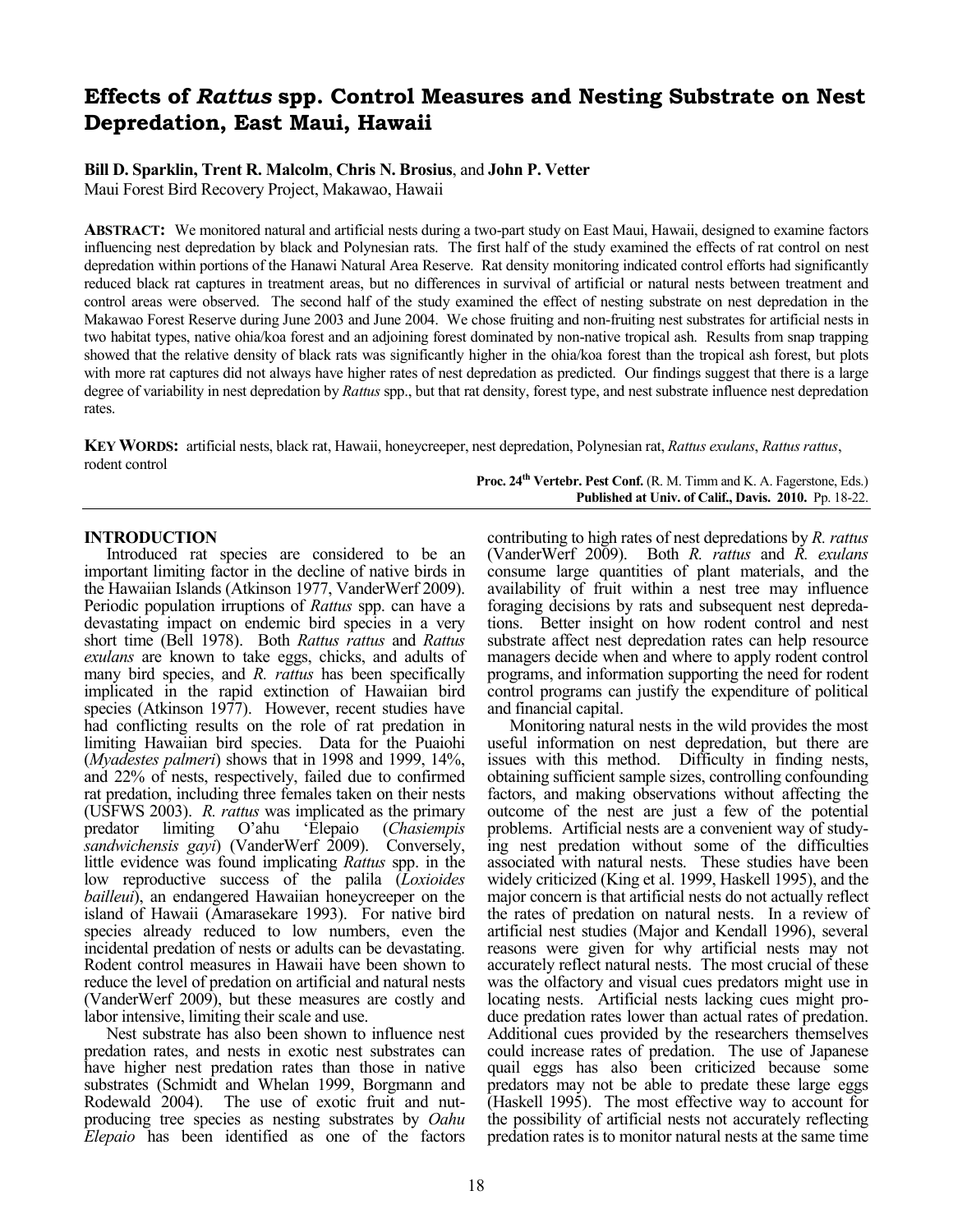as the artificial nests. Even a small sample of natural nests is useful in validating the results of the artificial nests. In this study, we were only concerned with predation caused by *R. rattus* and *R. exulans*, and they have been shown to effectively predate Japanese quail eggs in artificial nests in Hawaii (Amarasekare 1993, VanderWerf 2001). Feral cats (*Felis catus*) and small Indian mongooses (*Herpestes auropunctatus*) in our study sites occur at low densities (Maui Forest Bird Recovery Project, Makawao, HI, unpubl. data) and as a result, are probably responsible for comparatively few predations. Mongooses have limited arboreal ability, further reducing their contribution to nest predation of forest birds nesting in trees (Tomich 1986). House mice (*Mus musculus*) are found in these forests and could predate passerine eggs, but they appear to be limited to foraging on the ground in Hawaii (Amarasekare 1993).

This paper documents a two-part study conducted on East Maui between January 2003 and June 2004. The first part of the study attempted to determine the effects of ongoing rodent control in the Hanawi Natural Area Reserve (NAR) on nest depredation. These rodent control efforts have been shown to effectively reduce *R. rattus* (Malcolm et al. 2008), but the effects of rodent control efforts on reducing nest depredation within these areas is unknown. Artificial nests were used to provide a large sample size, while monitoring natural nests allowed us to compare rates of predation between natural and artificial nests. The second part of the study examined the effects of three different nesting substrates, ohia (*Metrosideros polymorpha)*, fruiting olapa (*Cheirodendron trigynum*), and non-fruiting olapa, to examine on nest predation. Artificial nests were again used to provide a large sample size and allow us to manipulate nest substrate species and nest tree fruiting condition. We chose two plots to compare native and non-native forest types. Snap trapping in each plot following the nest studies allowed us to compare relative densities of rats between plots.

## **STUDY AREAS**

## **Effects of Predator Control**

This part of the study was conducted within the Hanawi NAR, located on the eastern portion of contiguous forest found on East Maui, Hawaii. Hanawi NAR encompasses 4,000 ha and habitats ranging from alpine grassland to lowland tropical rainforest (for detailed habitat descriptions see Mountainspring 1987). This area has a high diversity of native flora and fauna and is designated by the American Bird Conservancy as an Important Bird Area (American Bird Conservancy 2003). This work was carried out in the fenced portion of the reserve found above 1,500 meters in elevation.

## **Effects of Nesting Substrate**

The Makawao Forest Reserve is part of the westernmost portion of contiguous forest found on East Maui, Hawaii. The reserve ranges in elevation from 600 to 1,440 meters in elevation and encompasses 900 ha. It consists of both native and non-native forests and has a wide range of both native and alien plant and animal species. The area is managed for hunting, but no other direct management activities are aimed at reducing or eliminating introduced mammalian predators. The two study plots were placed in the upper portions of the reserve between 1,260 and 1,320 meters in elevation. The native plot had a mixed canopy of ohia and koa, with a mixture of native and non-native species in the understory. The tropical ash plot was a forest patch primarily consisting of tropical ash, with a few native species in the canopy and a very sparse understory. These two plots were approximately 500 m apart.

## **METHODS**

## **Effects of Predator Control**

Rodent control efforts within Hanawi NAR are described at length in Malcolm et al. (2008). Rodent control took place in three areas (HR1, HR2, and HR3) of approximately 40 hectares in size within the reserve, beginning in 1998. These efforts used a combination of ground-based rodenticide (0.005% diphacinone) and snap trapping to reduce rodent density. Bait stations were placed along transects with stations approximately 50 m apart. In addition to rodenticide, Victor™ snap traps were used along bait station transects at varying intervals to provide additional rodent control. Bait stations and snap traps were rebaited and replaced as necessary every 3 months. We used two of these three treatment areas (HR2 and HR3) as our treatment areas for the artificial nest experiment. Two external reference areas (X1 and X2) were positioned in similar habitat to measure nest depredation in unmanaged rodent populations.

Prior to use, the artificial nests were placed in field acclimation cages with either native Hawaii amakihi (*Hemignathus virens*) or non-native Japanese white-eye (*Zosterops japonicus*) in an attempt to condition the nests to provide olfactory clues that rats may use in locating natural nests. Forty nests were conditioned with Hawaii amakihi, and 40 were conditioned with Japanese whiteeyes. The field cages were cloth-sided and  $1 \times 1 \times 2$  ft  $(30 \times 30 \times 61$  cm) in dimension, which kept the birds in close proximity to the nests. The birds were held in field cages with the nests for 5 days, and then released. All birds were released unharmed. After conditioning and until placement in ohia, artificial nests were only handled while wearing gloves, to avoid contamination with human scent.

During April 4 - 18, 2003, in each of the four plots 20 artificial nests were placed in ohia, which was the primary nesting substrate used by native birds at the site. We systematically selected the first 20 stations in the existing 25 station snap-trapping grid and used the nearest ohia to each station for nest placement. Aluminum extension ladders allowed us to place the nests at realistic heights (2) - 5 m) with minimal disturbance to the vegetation. Nests were attached to the trees with thin wire, and each nest received one Japanese quail egg. On alternate days, the nests were inspected with a mirror pole to determine if predation had occurred. Nests were considered depredated if the eggs were missing, chewed, or broken. The artificial nests were left in place for 14 days to simulate an average incubation period for the Hawaii amakihi (van Riper 1987).

Between February and April 2003, systematic searches for natural nests were conducted in the treatment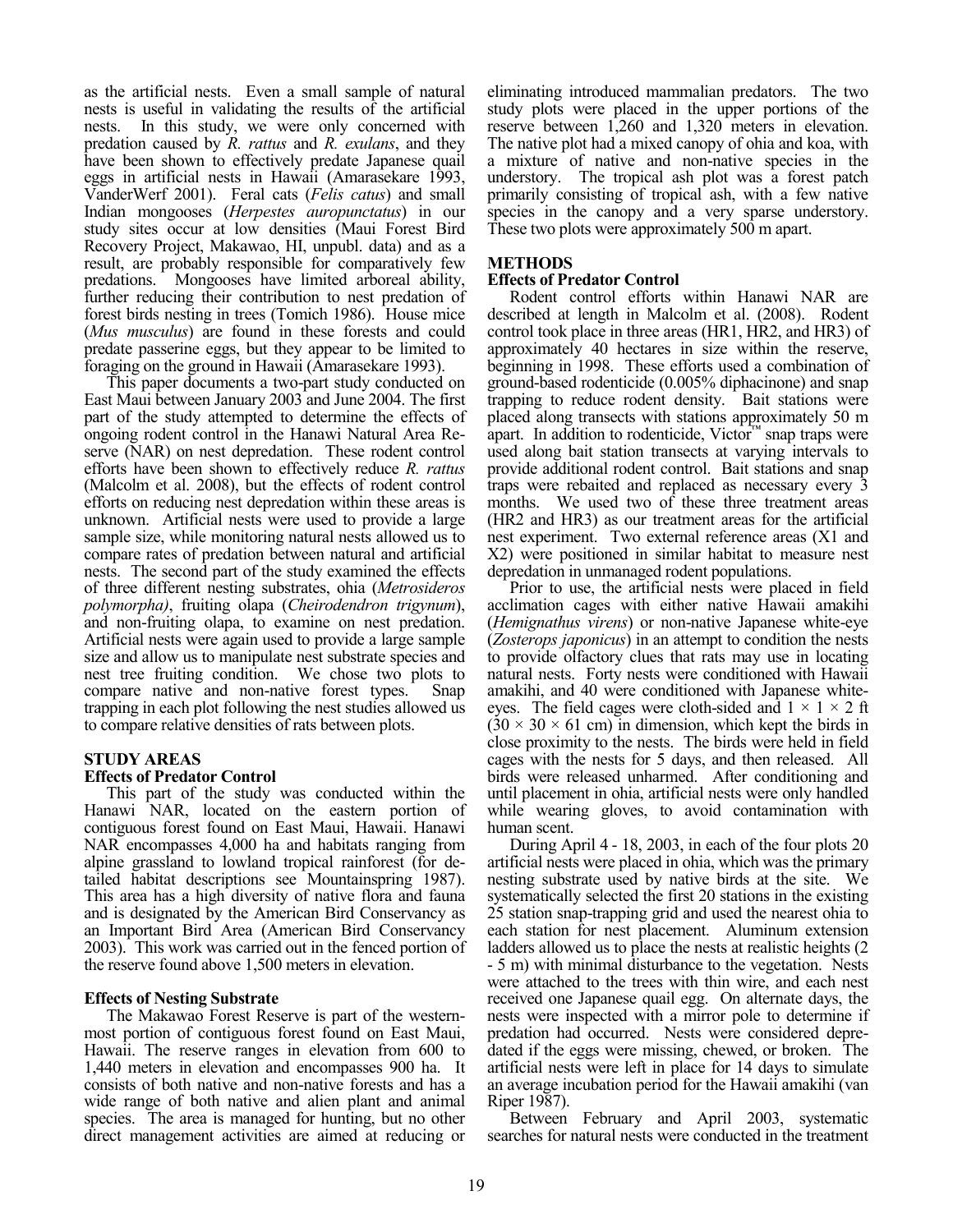and reference areas. Searchers used an existing system of trails to search for nests, and logged approximately 1,200 hours searching for or monitoring nests. When a nest was found, it was flagged from a spot located at least 25 m away along the trail that would allow observation without disturbing the nest. Once a nest was located and confirmed as active, an observer would return and monitor the nest using binoculars or a spotting scope every 1 - 3 days. Observation periods varied in length, but generally lasted for either 1 hour or until definite confirmation of nest stage could be recorded, whichever came first. Observers took notes on behaviors of parents, recorded color band combinations where adults were banded, and counted the number of chicks when possible. Nests were considered to have failed if adults abandoned nests after incubation had begun and before a chick was fledged.

#### **Effects of Nesting Substrate**

Nests from the rodent control study were reused for the nesting substrate study. At the conclusion of the first study, the nests were rinsed, dried, and stored together for 20 days in an attempt to negate the effects of prior conditioning. During this time, nests were handled directly by researchers and no attempt was made to reduce contamination by human scent. In both plots, 10 nests containing 1 Japanese quail egg were placed in ohia, fruiting olapa, and non-fruiting olapa trees, on June 4 - 18, 2003 and June 1 - 14, 2004. Artificial nests were in trees 10 to 15 m apart and were placed between 2 and 3 m aboveground in the tree. The artificial nests were left in each tree for 14 days to simulate an average incubation period for the Hawaii amakihi (van Riper 1987) and were monitored every 2 - 3 days to record predation. Nests were considered depredated if the eggs were broken, chewed, or missing. When possible, the remains of the egg were located and examined to attempt identification of the nest predator.

#### **Snap Trapping**

Snap trapping was conducted following artificial nest exposure periods during both parts of the study to obtain relative density measurements of rat populations within each plot. Rats were trapped by using a  $5 \times 5$ -m grid of Victor<sup>™</sup> snap traps placed on the ground 25 m apart. Plastic covers were used to protect the trap and bait from weather and to reduce the risk of capturing non-target species. Snap traps were pre-baited for 3 nights with coconut chunks and then re-baited with coconut, set, and checked for 6 nights. Trapping was conducted in Hanawi NAR during May 4 - 15, 2003, and was conducted in Makawao Forest Reserve during June 18 - 27, 2003 and July 13 - 22, 2004.

## **RESULTS**

#### **Effects of Predator Control**

All 80 artificial nests survived the 14-day exposure period intact. We found and monitored 25 active native bird nests during this part of the study, 3 of which failed. All 25 nests were in ohia; 20 were within the T1 treatment area, and 5 were in the X1 external reference area. None of the 5 natural nests found in the control area failed. During the incubation period of natural nests, the daily survival rate was 98% ( $n = 15$ ). The daily survival rate for the nestling period was  $100\%$  ( $n = 22$ ). The daily survival rate for incubation and brood rearing combined was 99% (*n* = 25). In the two treatment areas, *R. rattus* captures were 0 rats per 100 trap-nights and *R. exulans* captures averaged 0.90 rats per 100 trap-nights. In the two external reference areas, *R. rattus* captures averaged 6.69 rats per 100 trap-nights and *R. exulans* captures averaged 3.18 rats per 100 trap-nights.

#### **Effects of Nesting Substrate**

During 2003, all 30 nests survived the exposure period in the ohia/koa plot. In the tropical ash plot, all 10 nests in ohia survived, but 2 nests in non-fruiting olapa and 5 nests in fruiting olapa were depredated. During 2004, 8 nests in ohia, 9 nests in non-fruiting olapa and all 10 nests in fruiting olapa were depredated in the ohia/koa plot. In the tropical ash plot, 1 nest in ohia, 2 nests in non-fruiting olapa, and 2 nests in fruiting olapa were depredated. Daily survival rates were significantly different for each substrate in the ohia/koa forest between 2003 and 2004, but remained similar between years in the tropical ash forest (Figure 1). During 2003, *R. rattus* capture rates in the ohia/koa plot were 19.7 rats per 100 trap-nights and 8.7 rats per 100 trap-nights in the tropical ash plot. Only *R. rattus* was captured in 2003. During 2004, capture rates for *R. rattus* in the ohia/koa were 19.9 rats per 100 trap-nights and 11.7 rats per 100 trap-nights in the tropical ash plot. Capture rates for *R. exulans* during 2004 were 0.75 rats per 100 trap-nights in the native plot and 0.73 rats per 100 trap-nights in the tropical ash plot.

#### **DISCUSSION**

During our study on the effects of predator control, none of the 80 nests were depredated. Natural nests monitored at the same time also had low rates of failure (12%,  $n = 25$ ). At least one of the natural nests is presumed to have failed due to weather, while the reason for the other two failures could not be determined. The artificial nests and natural nests had similar rates of survival, and the artificial nests appear to have produced valid representa-



**Figure 1. Average daily survival rates and 95% confidence intervals for artificial nests in (■) ohia, (♦) fruiting olapa, and (◊) non-fruiting olapa in native ohia/koa forest and non-native tropical ash forest in the Makawao Forest Reserve on Maui, Hawaii, USA during 2003 and 2004.**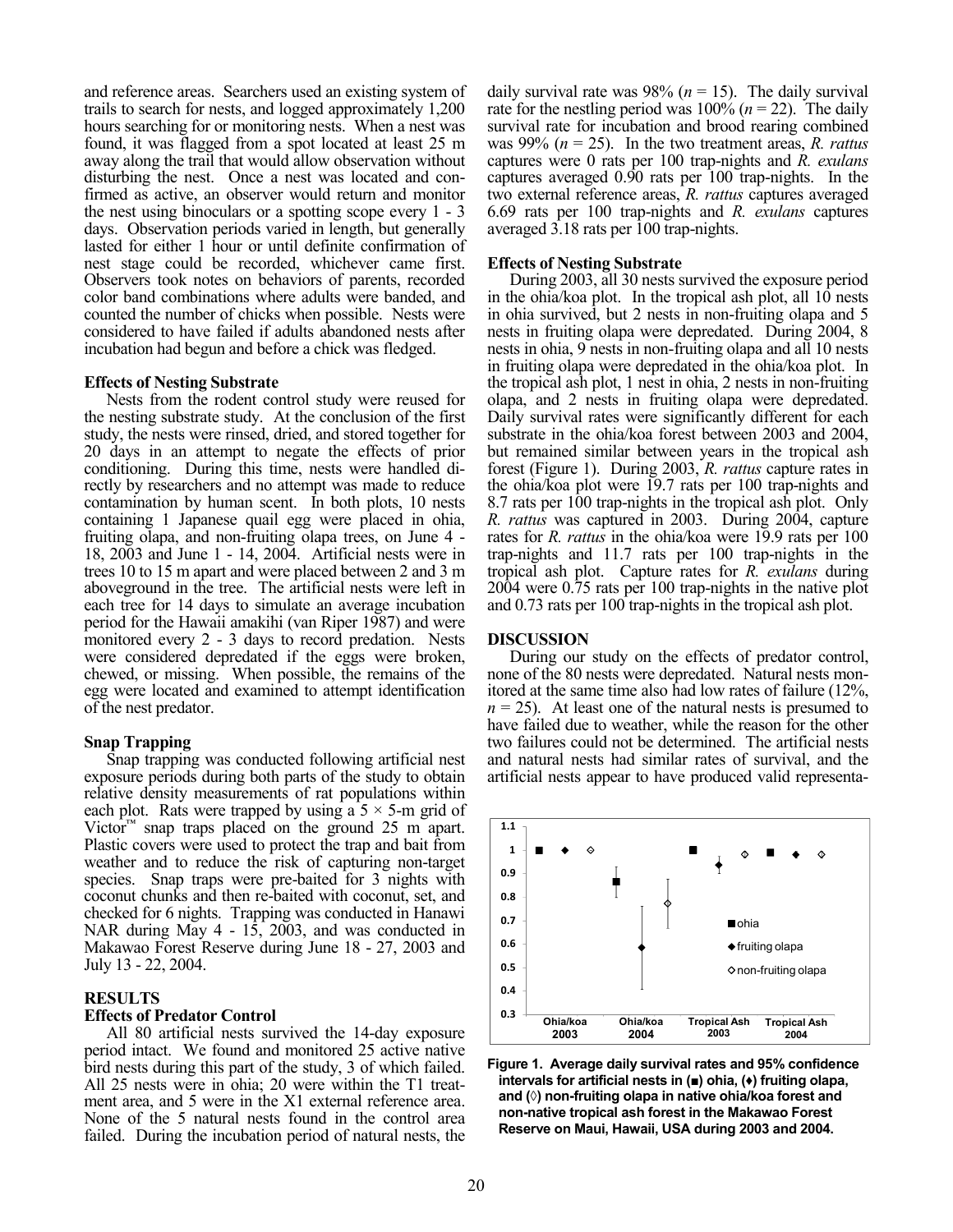tions of natural nests. The low rates of predation were unexpected. In areas with predator control we had correspondingly low rat capture rates, but capture rates were much higher in areas without predator control. Ohia was the only nest substrate for both artificial and natural nests for this study, and it produces tiny wind-borne seeds. Olapa and three shrub species, kanawao (*Broussaisia arguta*), ohelo (*Vaccinium calycinum*), and akala (*Rubus hawaiiensis*), were fruiting during this study, and rats may have been selectively foraging in these species to exploit available food resources, and thus infrequently encountering the artificial and natural nests.

In examining nesting substrate, higher relative rat densities did not always result in higher rates of predation, but artificial nests in fruiting olapa always had higher rates of depredation in plots where depredation occurred. During our study, olapa was the only fruit available in abundance in the tropical ash plot, whereas olapa, *Clermontia* spp., kanawao, and akala were fruiting in the native plot. Predation rates appeared to remain constant in the tropical ash plots across years, but there were significant differences in nest depredation rates between years in the ohia/koa plot. Changes in rat density or nesting substrate do not seem to account for these differences, and these results may be due to our small samples sizes.

Two previous artificial nest predation studies in Hawaii have had conflicting results regarding the extent of rat predation on nests. Both studies identified *R. rattus* as the primary predator and used a combination of natural and artificial nests to determine predation rates. VanderWerf (2001) examined the effects of rodent control on nest predation in O'ahu 'Elepaio habitat. He found that a combination of snap trapping and rodenticide reduced predation rates on artificial nests in trees by 45%, and that it increased 'Elepaio reproduction by 112%, and female 'Elepaio survival by 66% (VanderWerf 2001). During a nest survival study of palila on the island of Hawaii, Amarasekare (1993) found that *R. rattus* was responsible for all depredations on artificial nests but overall predation rates were extremely low  $(4\% \pm 1\%, n=$ 500). These rates were comparable for rates observed for actual palila nests from 1988 to 1990 (6%, U.S. Fish and Wildlife Service, unpubl. data).

*R. rattus* shows a high degree of stereotypy in foraging (Clark 1982). They may key in on certain foraging substrates seasonally and exclude others, based on food availability in that particular substrate. Rats are less likely to come into contact with nests in ohia if they do not spend as much time foraging in ohia compared to other substrates. Ohia is a large, flowering canopy species that produces tiny wind-dispersed seeds. Rats may not be as attracted to it as a foraging substrate as they are to other trees, such as olapa, guava, or mango, which all produce fleshy fruit. Nesting substrate and fruit availability might explain the differences in the rates of predation reported by VanderWerf (2001) and Amarasekare (1993). In VanderWerf's study of O'ahu 'Elepaio, nests were primarily in non-native guava (*Psidium guajava*), and mango (*Mangifera indica*) (VanderWerf 2001). Both of these species produce large amounts of fruit that would attract rats into the tree in

search of food. In contrast to this, the majority of nests in Amarasekare's study were in mamane (*Sophora chrysophylla*), which is not a preferred food for *R. rattus* (Amaraskare 1993). Naio (*Myoporum sandwicense*) was a second nest substrate species used in this study, and it produces a fruit that is a food preferred by rats. When the artificial nests in naio and mamane are compared separately, predation rates were 22% in naio and 0% in mamane. In addition, the same study reported higher levels of predation during months of high fruit production, which the rats exploit by increasing arboreal activity (Amarasekare 1993).

Our results and these previous studies indicate that nesting substrate and fruit availability influence nest predation by rats. In Hawaii, more work needs to be done on how, where, and when rats depredate nests and compete with native birds. The relatively low rates of predation we found in ohia does not change the fact that many of Hawaii's forest bird species are in critically low numbers, and any predation by rats on nests or adults could further imperil the species.

### **ACKNOWLEDGEMENTS**

We thank Josh Berman, Jim Groombridge, Jason Hill, Kat Lui, Nick Meyer, and Marcy Okada for their assistance in all aspects of these projects. Jeff Foster provided valuable information from his work on the productivity of non-native birds in the Makawao Forest Reserve. We would also like to thank Dr. Greg Massey for his assistance with procedures and protocols for holding birds in the field. Funding for this project was provided by the State of Hawaii Department of Forestry and Wildlife and the United States Fish and Wildlife Service.

#### **LITERATURE CITED**

- AMARASEKARE, P. 1993. Potential impact of mammalian nest predators on endemic forest birds of western Mauna Kea, Hawaii. Conserv. Biol. 7:316-324.
- AMERICAN BIRD CONSERVANCY. 2003. Bird Conservation Region 67: Hawaii. American Bird Conservancy, Washington, D.C. http://www.abcbirds.org/abcprograms /domestic/landscape/BCR/hawaii.html.
- ATKINSON, I. A. E. 1977. A reassessment of factors, particularly *Rattus rattus* L., that influenced the decline of endemic forest birds in the Hawaiian Islands. Pacific Sci. 31:109-133.
- BELL, B. D. 1978. The Big South Cape Islands rat irruption. Pp. 33-40 *in*: P. R. Dingwall, I. A. E. Atkinson, and C. Hay (Eds.), The Ecology and Control of Rodents in New Zealand Nature Reserves. Proceedings of a symposium. Information Series 4, Dept. of Lands and Survey, Wellington, New Zealand.
- BORGMAN, K. L., and A. D. RODEWALD. 2004. Nest predation in an urbanizing landscape: The role of exotic shrubs. Ecol. Applicat. 14:1757-1765.
- CLARK, D. A. 1982. Foraging behavior of a vertebrate omnivore (*Rattus rattus*): Meal structure, sampling, and diet breadth. Ecology 63:763-772.
- HASKELL, D. G. 1995. Forest fragmentation and nest predation: Are experiments with Japanese quail eggs misleading? Auk 112:767-770.
- KING, D. I., R. M. DEGRAFF, C. R. GRIFFIN, and T. J. MAIER. 1999. Do predation rates on artificial nests accurately reflect predation rates on natural bird nests? J. Field